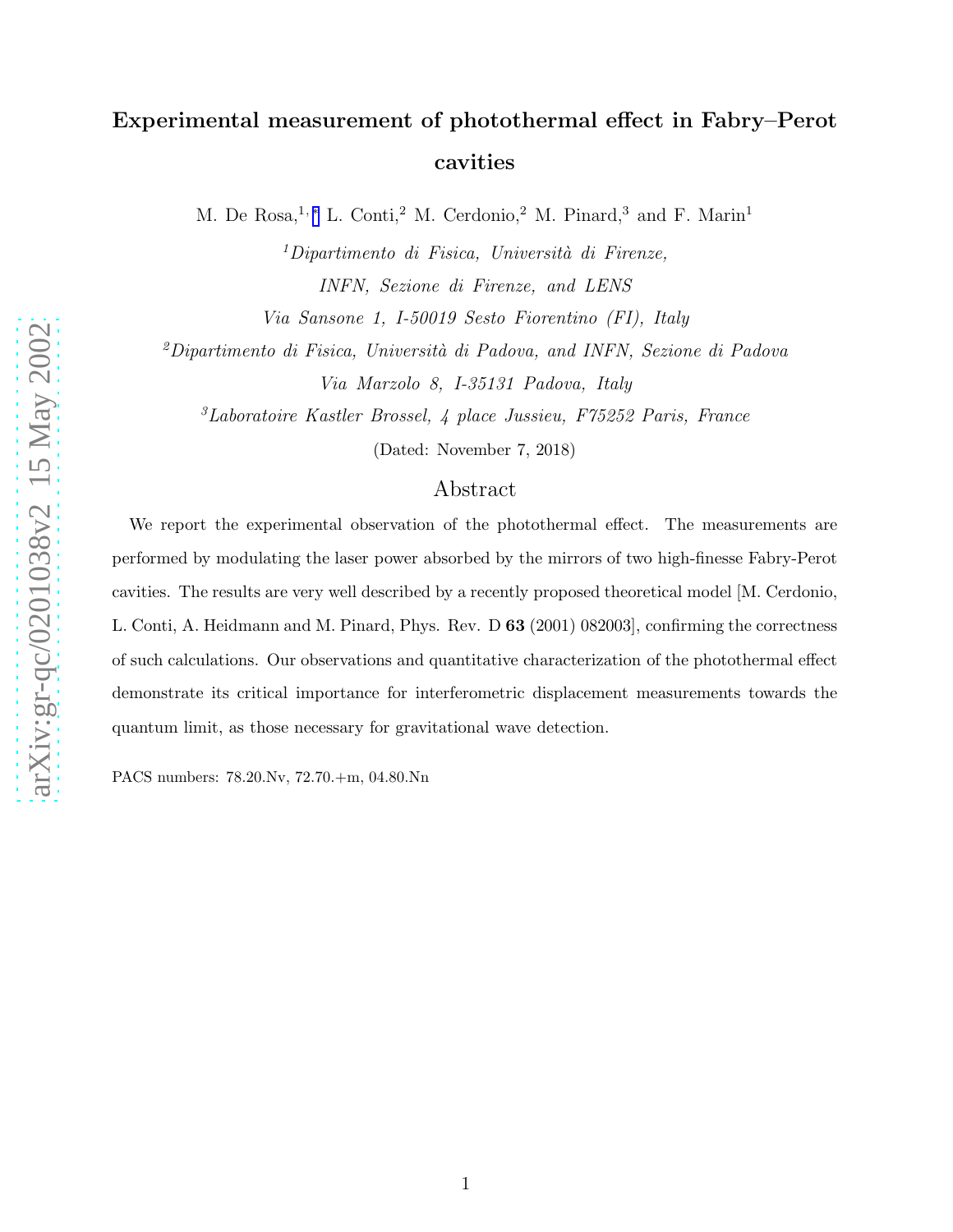<span id="page-1-0"></span>The study of thermal noise in optical components has a great interest both for the basic physics of the involved phenomena and for its implications in determining the fundamental limits of displacement measurements. In particular, the surface of the mirrors undergoes fluctuations which can depend on several dissipation mechanisms. Brownian noise, or volume fluctuations, is generally related to homogeneous dissipation inside the mass of the mirrors, and is studied long since  $[1, 2]$  $[1, 2]$ . However, other dissipative mechanisms can induce surface fluctuations which can exceed the Brownian ones. Recently several authors examined the effects of temperature fluctuations which translate into surface fluctuations via the thermal expansion coefficient  $[3, 4, 5]$ ; in particular they considered thermodynamic fluctuations of temperature of the mirrors and fluctuations caused by randomly absorbed photons (photothermal effect). Thermodynamic fluctuations of temperature are an intrinsic effect of the mirror material (substrate and reflecting coating) and are independent of the radiation power on the mirror. On the contrary, photothermal effect, beside the dependence on the thermal property of the mirror materials, depends on the power impinging on the mirror surface as well. Indeed, when light reflects off the surface of a mirror, a fraction of it is absorbed at the surface causing a local temperature change and a local deformation of the mirror surface. A fundamental limit to the position fluctuations due to photothermal effect is given by the standard quantum noise of the laser.

Accurate studies of thermal effects are of crucial importance for the applications to gravitational wave detectors. The sensitivity of long arm Michelson interferometers[[6\]](#page-9-0) depends critically from such effects, and also for massive detectors the most recently studied readout schemes rely on opto-mechanical techniques [\[7](#page-9-0)]. In particular, Braginsky et al. [\[3](#page-9-0)] pointed out that the performance of advanced interferometric GW detectors, such as LIGOII[[8\]](#page-9-0), might be limited by thermodynamic fluctuations of temperature and by photothermal effect. They derived an approximated expression for the spectral power density of photothermal noise which is valid for time scales smaller than the thermal relaxation time  $\tau_c$  (adiabatic limit), i.e., for angular frequencies  $\omega$  larger than

$$
\omega_c = \frac{1}{\tau_c} = \frac{\kappa}{\rho \, Cr_0^2},\tag{1}
$$

where  $\kappa$  is the thermal conductivity of the mirror,  $\rho$  is the density, C is the specific heat capacity and  $r_0$  is the beam radius (assuming a Gaussian transverse profile), defined as the radius at which the power drops to  $1/e$  of its central value. More recently the calculation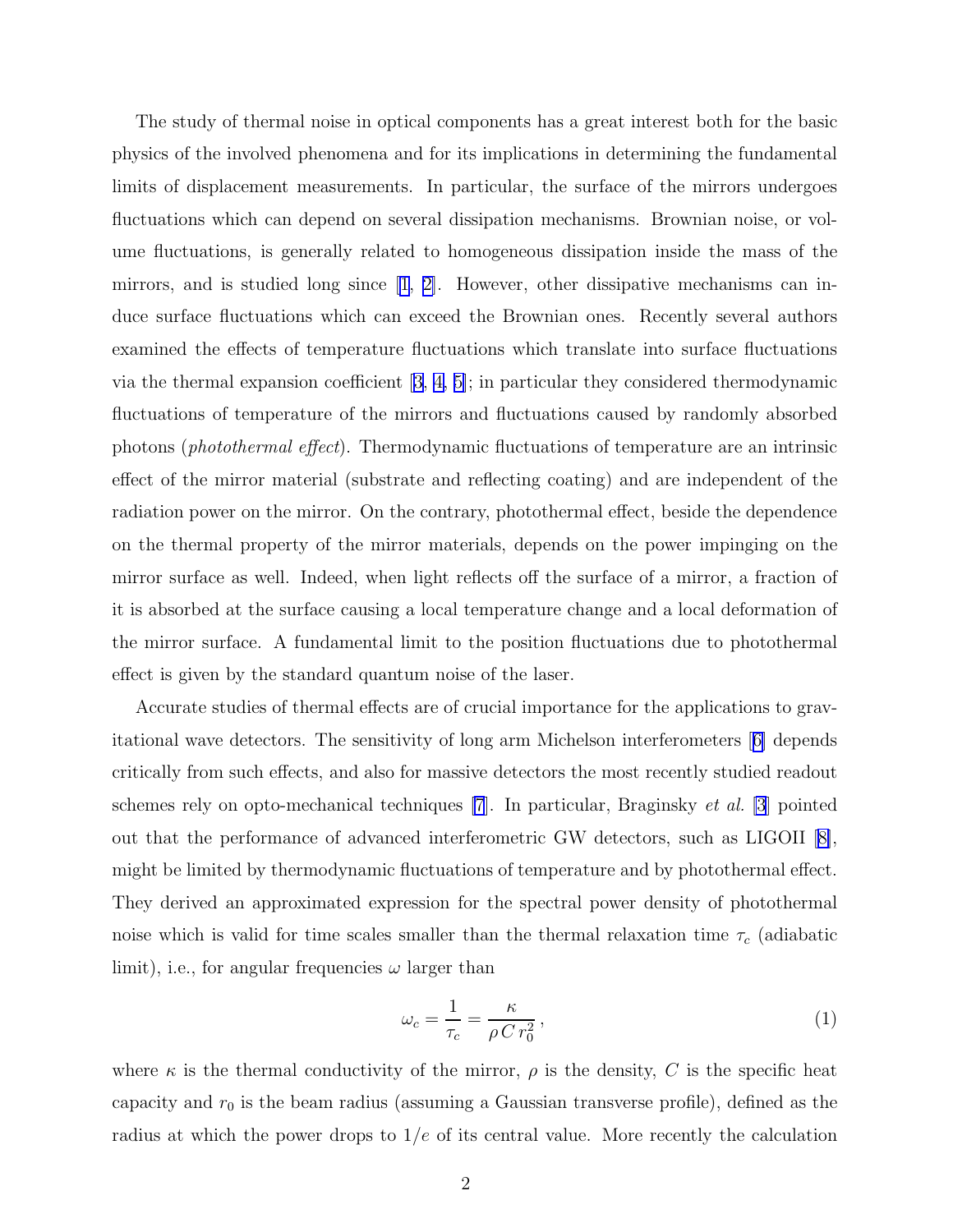<span id="page-2-0"></span>has been extended by Cerdonio *et al.* [\[5](#page-9-0)] to angular frequencies  $\omega$  smaller than the adiabatic limit, defined by Eq.([1\)](#page-1-0). They predicted an expression for the power spectral density of the mirror surface position  $S_{\text{PT}}$  due to the photothermal noise, as

$$
S_{\rm PT}(\omega) = \frac{2}{\pi^2} \left(1 + \sigma\right)^2 \frac{\alpha^2}{\kappa^2} S_{\rm abs}(\omega) K(\Omega) ,\qquad (2)
$$

where  $\sigma$  is the Poisson ratio,  $\alpha$  is the thermal expansion coefficient,  $S_{\text{abs}}(\omega)$  is the spectral power noise of the absorbed light[\[14\]](#page-9-0), and

$$
K(\Omega) = \left| \frac{1}{\pi} \int_0^\infty du \int_{-\infty}^\infty dv \, \frac{u^2 e^{-u^2/2}}{(u^2 + v^2)(u^2 + v^2 + i\Omega)} \right|^2 \tag{3}
$$

is a shape function of the adimensional variable  $\Omega = \omega/\omega_c$ . Assuming a flat  $S_{\text{abs}}$ , as in the case of shot noise, this model predicts that for  $\Omega \gg 1$  S<sub>PT</sub> is proportional to  $\Omega^{-2}$ , whereas for  $\Omega \ll 1$  it is almost constant.

There exist some experimental evidence that the mirror heating changes the lenght of optical cavities. In Ref. [\[9](#page-9-0)] the authors describe the measurement of the output power of a CO<sup>2</sup> laser at the turn-on and find a good agreement with simulations of the laser optical cavity where the mirror surface is deformed by heating. In a different experiment, An et al.[[10\]](#page-9-0) measure the transmission through a high-finesse Fabry–Perot when the laser is rapidly swept. They find an hysteretic behavior well explained by considering the mirror heating. Though their observations represent an indication of photothermal effect, their measurements are limited to the adiabatic limit defined by Eq. [\(1](#page-1-0)) and can hardly be compared with accurate models of the frequency response. So far the mentioned theoretical predictions have not yet been verified by experimental investigations, which are indeed the subject of the present work.

In this paper we report for the first time on the experimental measurement of the frequency behavior of the photothermal effect: the measurements have been performed over a frequency range not limited to the adiabatic regime, so they can be compared with the prediction of the extended model proposed in Ref.[[5](#page-9-0)].

The mirrors are part of two high-finesse Fabry-Perot interferometers whose length variations are measured through phase-sensitive detection of resonant laser radiation. Our experimental apparatus was originally conceived to realize and test an optical readout for the gravitational wave bar detector AURIGA[[11\]](#page-9-0); however we were able to observe the effect by actively modulating the intracavity light power, with minimal modifications of the setup.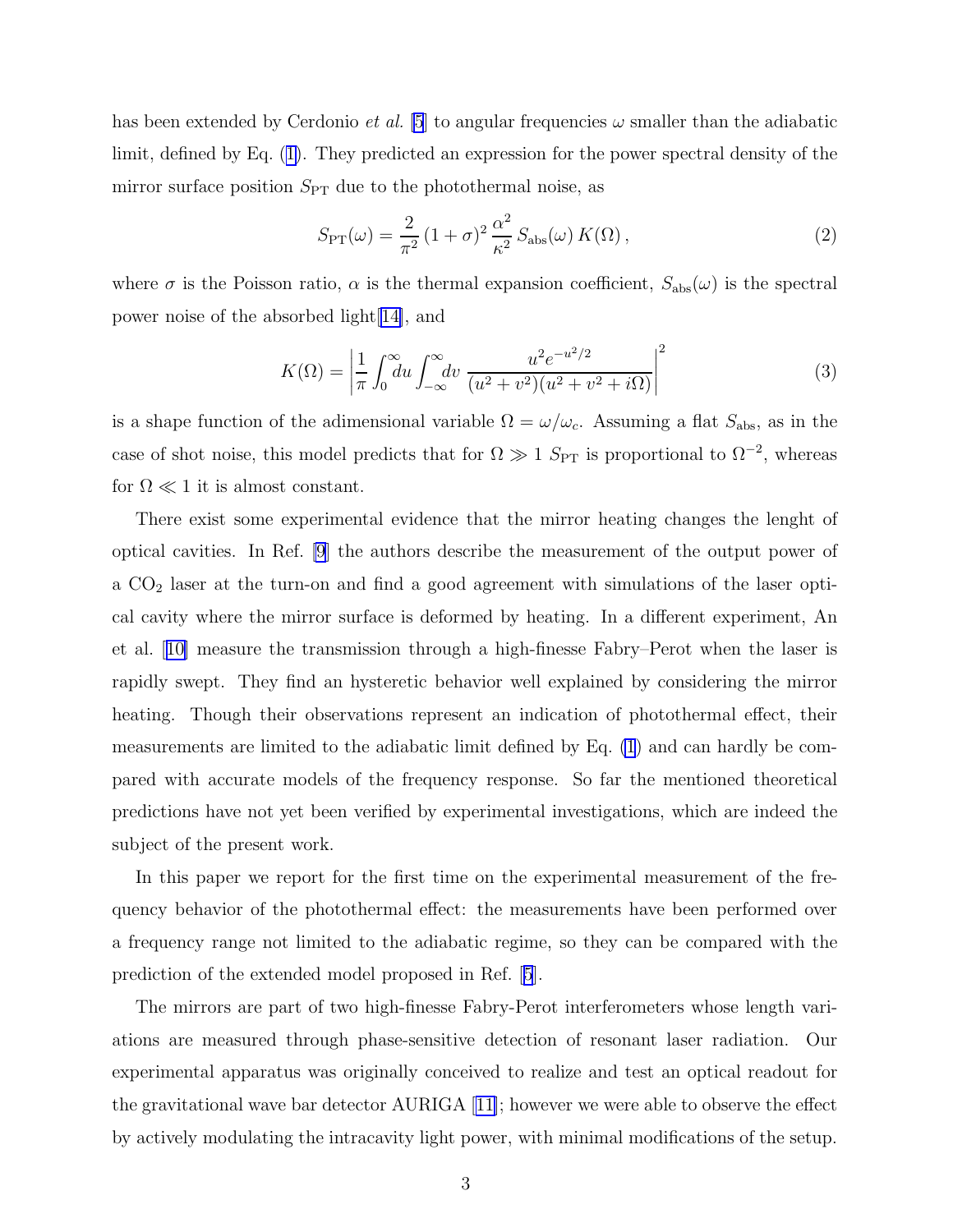<span id="page-3-0"></span>

FIG. 1: Scheme of the experimental setup: C#, Fabry–Perot cavity; OI, optical isolator; HW, halfwave plate; EOM#, electro-optic modulator; P, polarizer; BS, beam-splitter;  $D#$ , photo-detector; M, mixer. Dashed lines mark out active thermal stabilization.

The experimental setup is sketched in Fig. 1. The laser system and the detection are described in details in Ref. [\[12\]](#page-9-0). The light source is a cw Nd:YAG laser based on a non-planar ring oscillator geometry (Lightwave, mod. 126-1064-100), emitting 100 mW at 1064 nm. A non-resonant electro-optic modulator (EOM1) followed by a polarizer acts as an amplitude modulator for the transmitted laser radiation: the EOM1 has one crystal axis rotated by an angle of about 0.12 rad with respect to the input (vertical) polarization while the polarizer restores the vertical polarization. Applying a voltage to the EOM1 changes the ellipticity of the beam exiting EOM1 and thus the amplitude of light transmitted by the polarizer. By properly setting the temperature of the EOM1 we can reach and maintain a working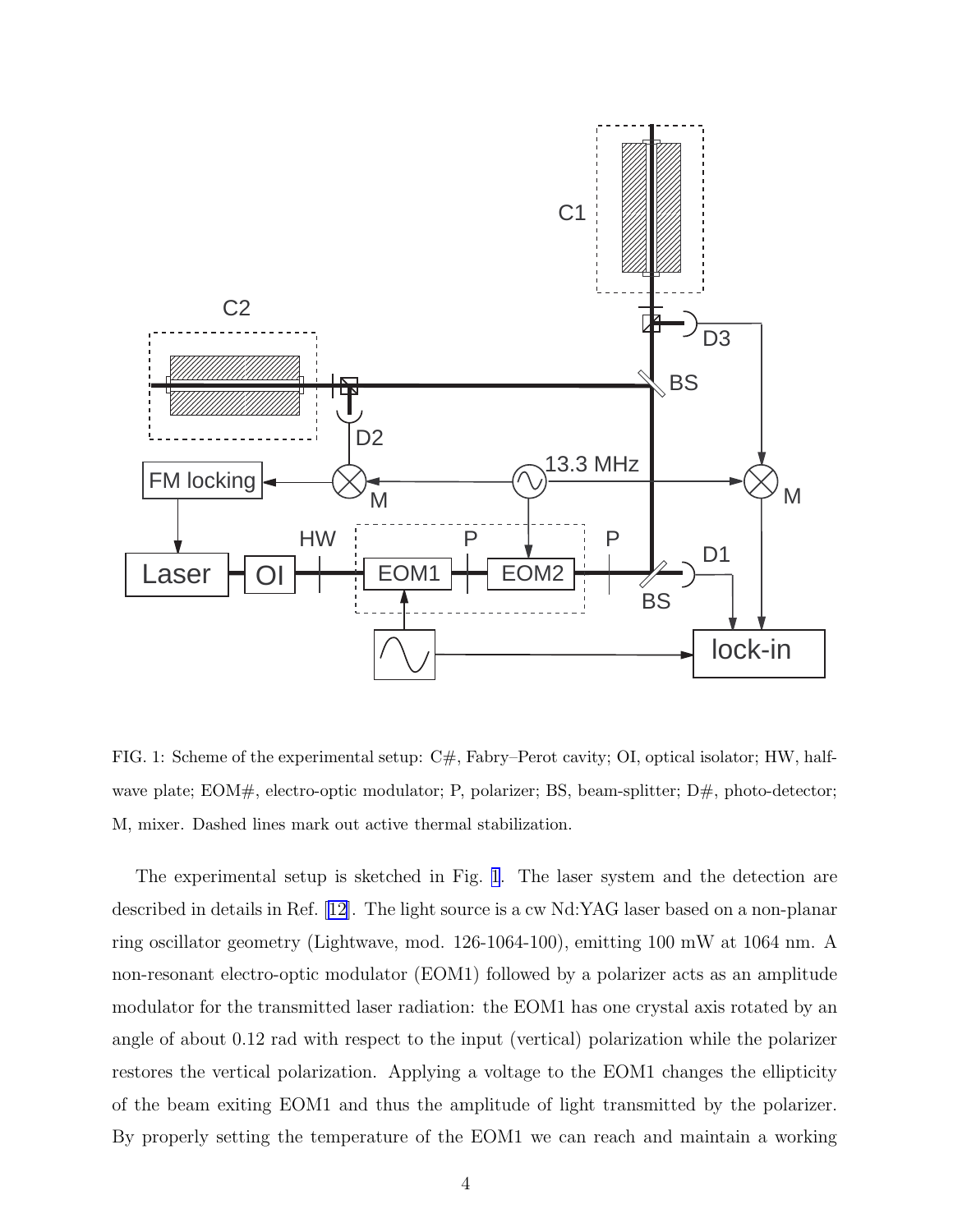point for where the variation of the transmitted light is proportional to the applied voltage. With no signal fed to the EOM1 the transmission after the polarizer is about 92%. This setup is part of a power stabilization loop described elsewhere[[12](#page-9-0)] but in this work it is used merely for power modulation. A second, resonant electro-optic modulator (EOM2) phase modulates the laser output at 13.3 MHz. The two EOMs are enclosed in an aluminum box whose temperature is actively stabilized at  $\sim 35^{\circ}$ C within 0.04°C. A polarizer after EOM2, parallel to the previous one, removes any ellipticity that might originate in the phase modulation. The beam then crosses a first 50% beam splitter: the transmitted beam is detected by a photodetector (D1) for power monitoring; the reflected beam is successively divided in two by a second 50% beam splitter. Each of the outgoing beams, of about 10 mW, passes an optical circulator formed by a polarizing beam-splitter and a quarter-of-wave plate and is then directed towards a Fabry-Perot cavity (C1 and C2 in Fig. [1\)](#page-3-0). The reflected beams are detected by photodiodes and the signals are demodulated and filtered, according to the FM sideband technique [\[13\]](#page-9-0).

The two Fabry-Perot cavities are made by mirrors coated on fused silica substrates, which are optically contacted to a 20 cm long Zerodur spacer. Each cavity is placed on a double stage mechanical suspension which isolates from mechanical noise and it is enclosed in a vacuum chamber evacuated by an ion pump. The cavity temperature is actively stabilized within 1 mK. By varying the cavity temperature between  $20^{\circ}$ C and  $100^{\circ}$ C, it is possible to change the length of the cavity by roughly  $0.5 \mu$ m, corresponding to one Free Spectral Range (FSR), and consequently to tune coarsely the optical resonances of the cavities. Fine adjustments of the frequency of C1 is accomplished by a system of piezoelectric actuators (PZT) and invar rods which compresses the Zerodur spacer. Main figures of the two cavities are summarized in Table [I](#page-5-0). These cavities are designed as length reference for the AURIGA optical readout which is optimized for a frequency range around 1 kHz where it is characterized by a relative displacement noise of few  $10^{-18}$  m/ $\sqrt{\text{Hz}}$ . This noise increases as  $1/f$ for lower frequencies

The FM sideband signal from C2 is used as discriminator for frequency locking the laser. Once two resonance peaks of the two cavities have been coarsely superimposed, the laser frequency is locked to a resonance peak of C2 with a servo loop which has a unit gain frequency of 30 kHz and a gain of 120 dB around 1 kHz. C1 is then finely tuned by acting on the PZT. The FM sideband signal from this cavity is used to monitor the relative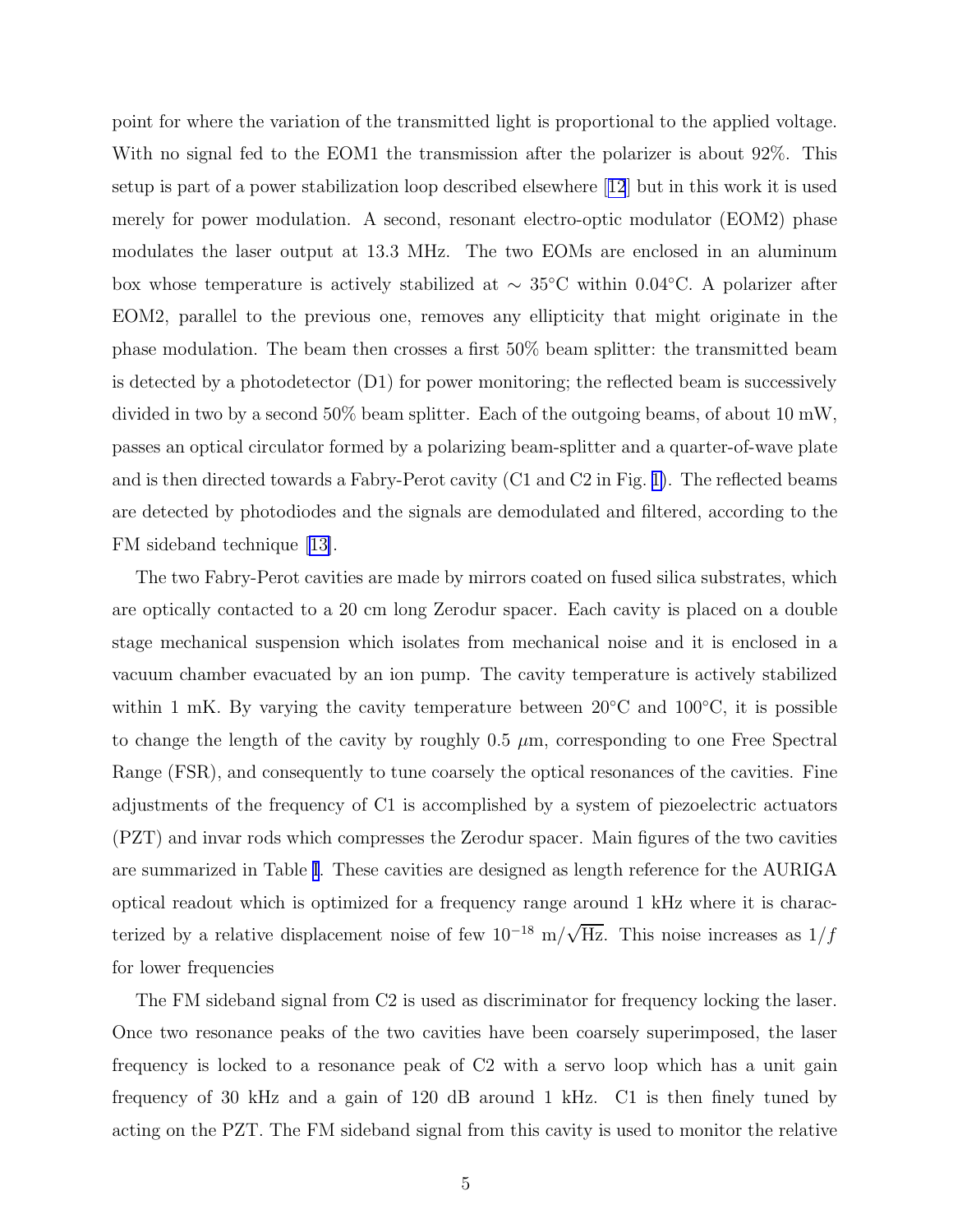<span id="page-5-0"></span>TABLE I: Parameters of the two cavities. We report the beam waist for each mirror, as usually defined in Gaussian optics, which differ from the beam radius  $r_0$ , as defined in the text, by a factor  $\sqrt{2}$ .

| Cavity                      | C1    |                         | C <sub>2</sub> |     |
|-----------------------------|-------|-------------------------|----------------|-----|
| Length $(m)$                | 0.2   |                         | 0.2            |     |
| FSR (MHz)                   | 750   |                         | 750            |     |
| Finesse                     | 16000 |                         | 36000          |     |
| Intracavity power $(W)$     | 20    |                         | 240            |     |
| Mirror                      | in    | out                     | in             | out |
| Radius of curvature $(m)$ 1 |       | 1                       | $\infty$       | 1   |
| Waist (mm)                  |       | 0.336 0.336 0.368 0.412 |                |     |

frequency change and thus relative variations of the cavity lengths.

To observe the photothermal effect we apply a sinusoidal voltage at frequency  $\nu_m = \omega_m/2\pi$ to EOM1. The power incident on both cavities is thus modulated around an average value  $P_0$ , according to

$$
P = P_0 + P_m \sin \omega_m t,
$$

where  $P_m$  is the modulation depth. Consequently the light power absorbed by the mirrors is modulated and a cavity length change is originated due to the non-zero thermal expansion coefficient of the fused silica substrates. We simultaneously acquire the signal from D1, to monitor the power modulation, and the FM sideband signal from C1; these two signals are successively phase-detected at the frequency  $\nu_{\rm m}$  with a digital, numerical lock-in. The modulation frequency  $\nu_{\rm m}$  ranges between  $5 \times 10^{-3}$  Hz and  $5 \times 10^{2}$  Hz, with constant modulation depth  $(P_m/P_0 \sim 0.01)$ . Measurements have also been made by fixing the modulation frequency at  $\nu_{\rm m} = 0.05$  Hz and varying the modulation depth.

If the two cavities were exactly identical we would observe no effects, since each cavity would experience the same length variation. However, as shown in Table I, due to different mirror losses the two cavities have different finesse and intracavity power, whereas the impinging laser power is the same. In particular, the power circulating into C2 is one order of magnitude larger than that into C1. Hence, we expect a differential length variation of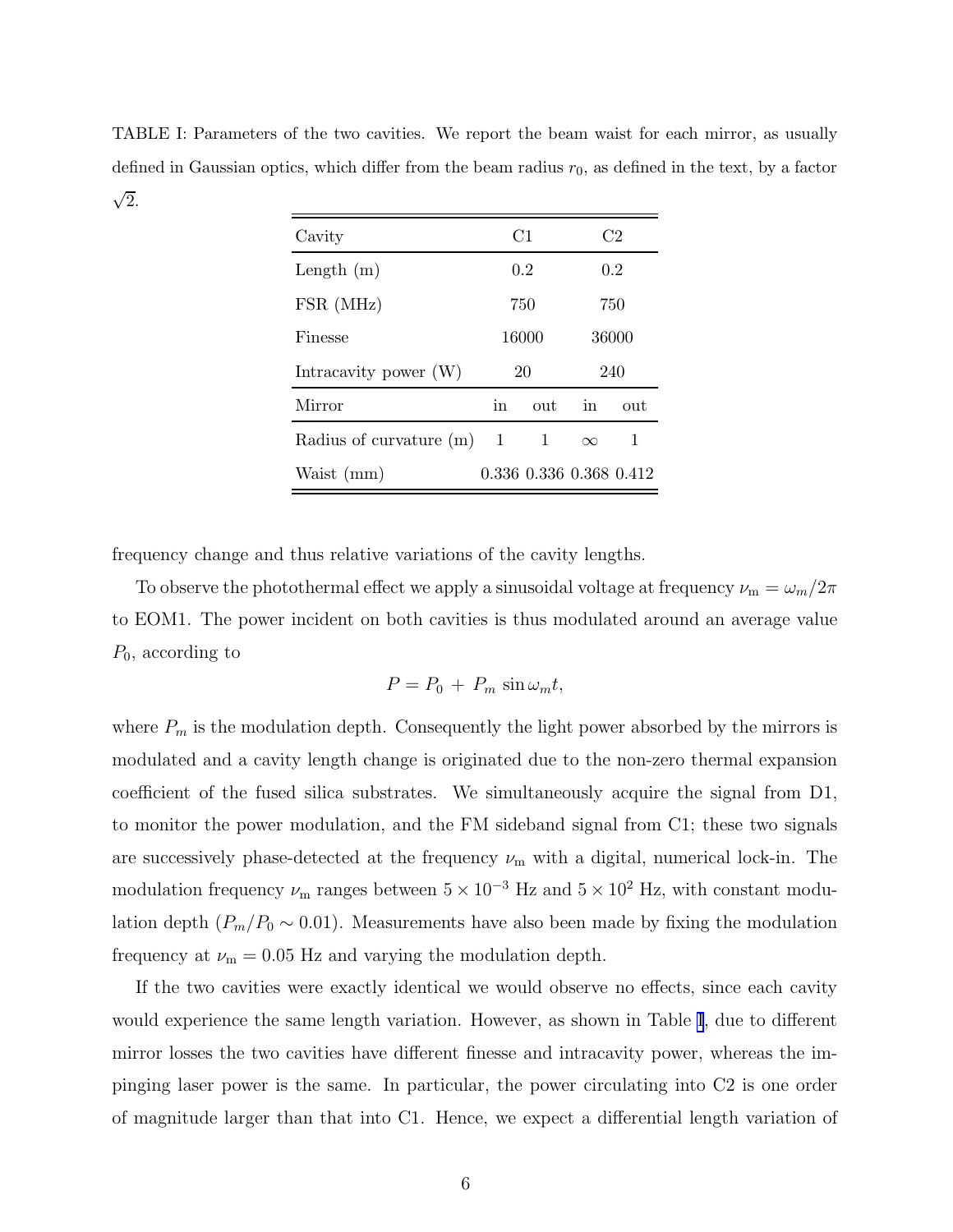

FIG. 2: Differential length variation  $\delta l$  as a function of the relative modulation amplitude  $P_m/P_0$ , for a fixed modulation frequency  $\nu_m = 0.05$  Hz. The error bars are due to the uncertainty of the slope of the Pound–Drever signal, which calibrates the length scale.

amplitude  $\delta l$  between the two cavities and, as will be explained later, we can reasonably assume the observed effect is mainly due to C2.

We have first checked that the observed effect is proportional to the modulation amplitude  $P_m$  of power incident on the cavities. In Fig. 2 the experimental differential length changes δl are plotted as a function of the relative modulation amplitude  $P_m/P_0$ , with  $\nu_m = 0.05$  Hz. The linear fit has a reduced  $\chi^2$  of 0.75.

In Fig. [3](#page-8-0) we plot the experimental data for  $\delta l$  as function of the modulation frequency  $\nu_{\rm m}$ . The reported error bars results from averaging over repeated acquisitions. These data havebeen fitted according to the model presented in Ref. [[5\]](#page-9-0). From Eqs. [\(2](#page-2-0)) and ([3\)](#page-2-0) we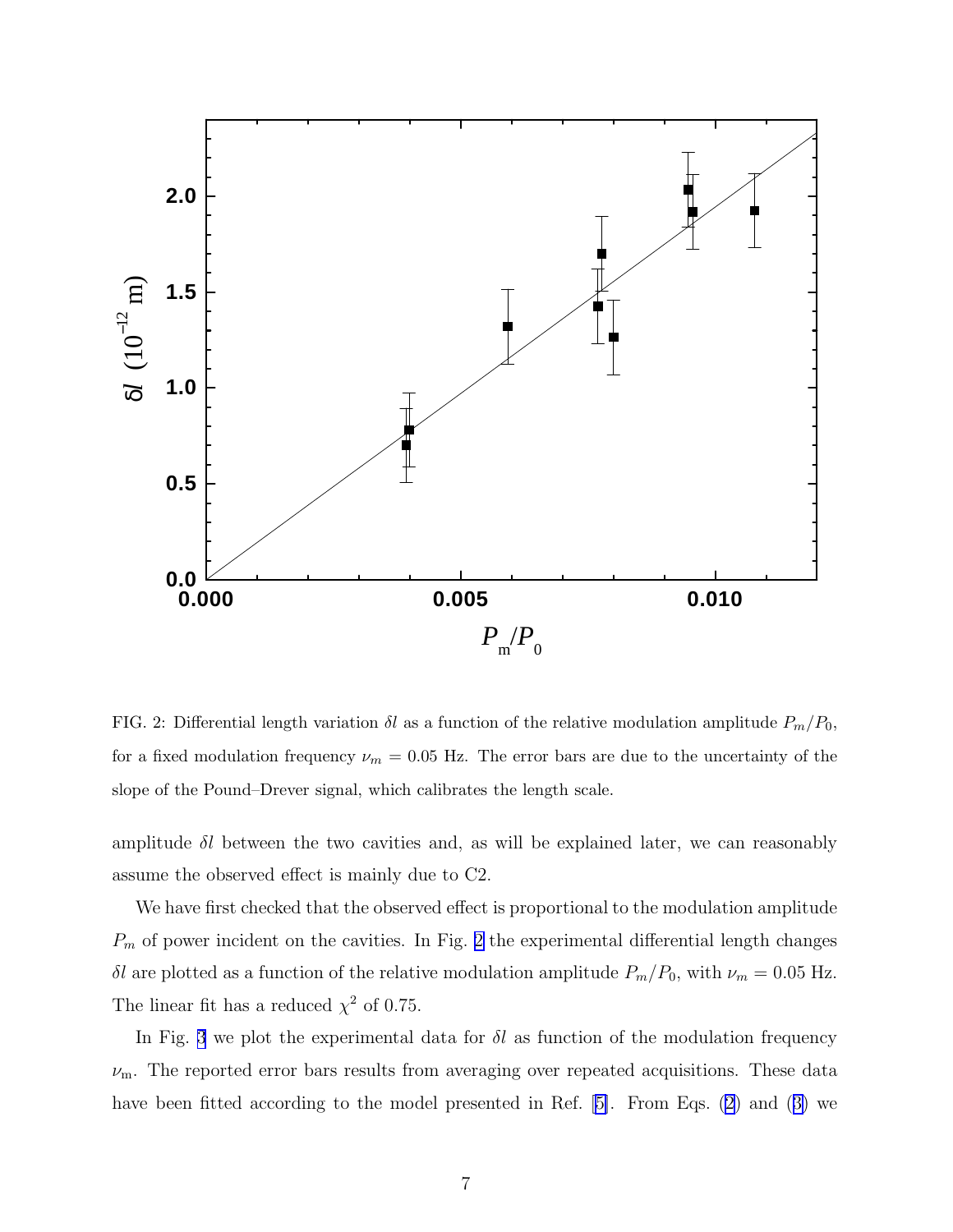<span id="page-7-0"></span>obtain:

$$
\delta l(\nu) = L_0 \sqrt{K(\nu/\nu_c)},\tag{4}
$$

where

$$
L_0 = \frac{1}{\pi} \left( 1 + \sigma \right) \frac{\alpha}{\kappa} \delta P_{\text{abs}} \,, \tag{5}
$$

and  $\delta P_{\rm abs}$  is the difference in the modulated power absorbed by the mirrors of the two cavities. The resulting fitting curve, also displayed in Fig. [3](#page-8-0), shows an excellent agreement between theory and experimental data (reduced  $\chi^2 = 0.5$ ). *i* From the fit we get the scale factor  $L_0 = (3.3 \pm 0.4) \times 10^{-13}$  m and the cutoff frequency  $\nu_c = 2.8 \pm 0.6$  Hz, where the reportederror is the standard deviation. ¿From Eq. ([1\)](#page-1-0) we calculate for  $\nu_c = \omega_c/2\pi$  the values of 2.7 Hz, 2.3 Hz and 1.8 Hz using respectively the three beam waists reported in Table [I](#page-5-0) and the following figures for fused silica at room temperature [[3\]](#page-9-0):  $\kappa = 1.4$  W/m K,  $\rho = 2.2 \times 10^3 \text{ kg/m}^3$  $\rho = 2.2 \times 10^3 \text{ kg/m}^3$  $\rho = 2.2 \times 10^3 \text{ kg/m}^3$ ,  $C = 6.7 \times 10^2 \text{ J/kg K}$  [[15\]](#page-9-0). We notice that the beam radius  $r_0$ , as defined above, is a factor  $1/\sqrt{2}$  with respect to the mirror beam waist as usually defined in Gaussian optics, which we report in Table [I](#page-5-0) for each mirror. The agreement with the experiment is very good. To emphasize the peculiarity of the model we adopted, in Fig. [3](#page-8-0) we also plot the best fitting curve (reduced  $\chi^2 = 8$ ) of the experimental data with a single-pole, low-pass function,  $\delta l = L_0/\sqrt{1 + (\nu/\nu_c)^2}$ . The functional form of  $\delta l$  is a striking argument confirming the calculations of Cerdonio et al.

As far as the size of the effect is concerned, we actually ignore the fractional amount of power which is absorbed at each reflection. From the reflection and transmission coefficients of each cavity we calculate the mirror losses, however these losses are not only due to absorption but also to scattering. Anyhow, we can give an estimate of the mirrors absorption coefficient, assuming that it is roughly the same for all the four mirrors, and that the losses are mostly due to scattering. From the parameter  $L_0$  resulting from the fit and Eq. (5), with  $\alpha = 5.5 \times 10^{-7} \text{ K}^{-1}$  and  $\sigma = 0.17$  for fused silica, we get  $\delta P_{\text{abs}} = 2.3 \times 10^{-6} \text{ W}$  for the modulated absorbed power. The differential intracavity power  $\delta P_c$  is 220 W, as from the value reported in Table [I,](#page-5-0) and about 1% of it is actually modulated. Dividing the absorbed modulated power by the intracavity modulated power and by the number of mirrors (2) we obtain a mean value for the absorption coefficient of each mirror of about  $5 \times 10^{-7}$ , which is quite reasonable and in agreement with the estimate reported in Ref.[[3\]](#page-9-0).

In conclusion we have experimentally investigated the photothermal effect on the effective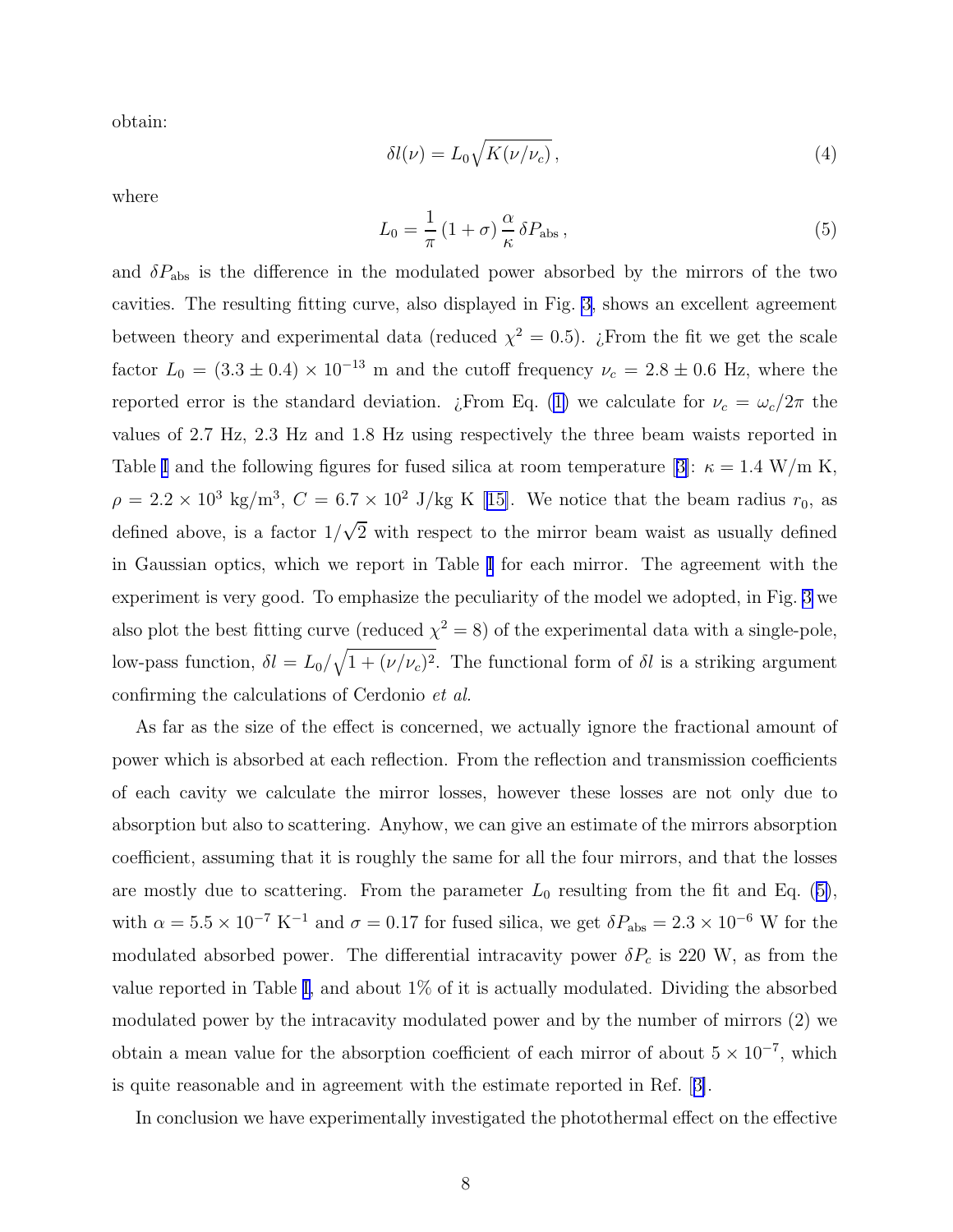<span id="page-8-0"></span>

FIG. 3: Differential length variation  $\delta l$  as a function of the modulation frequency  $\nu_m$ . The solid line is the fitting curve of the experimental data with the expression of Eq.([4](#page-7-0)). The dashed line is the best fit of the experimental data with a single-pole, low-pass function.

length of high finesse Fabry–Perot interferometers. The measurements have been performed by modulating the power impinging on two cavities. The differential length change was measured for different modulation depths and frequencies, by means of an actively stabilized laser system with low residual frequency fluctuations and thanks to low noise, acoustically and thermally isolated cavities. The frequency functional dependence of the effect is perfectly explained by the model proposed by Cerdonio et al. and the experimental parameters obtained from the fitting procedure are in very good agreement with independent estimations. Besides the interest for the physical phenomenon itself, this experimental study is a step toward a full understanding of thermal effects which are of critical importance for high